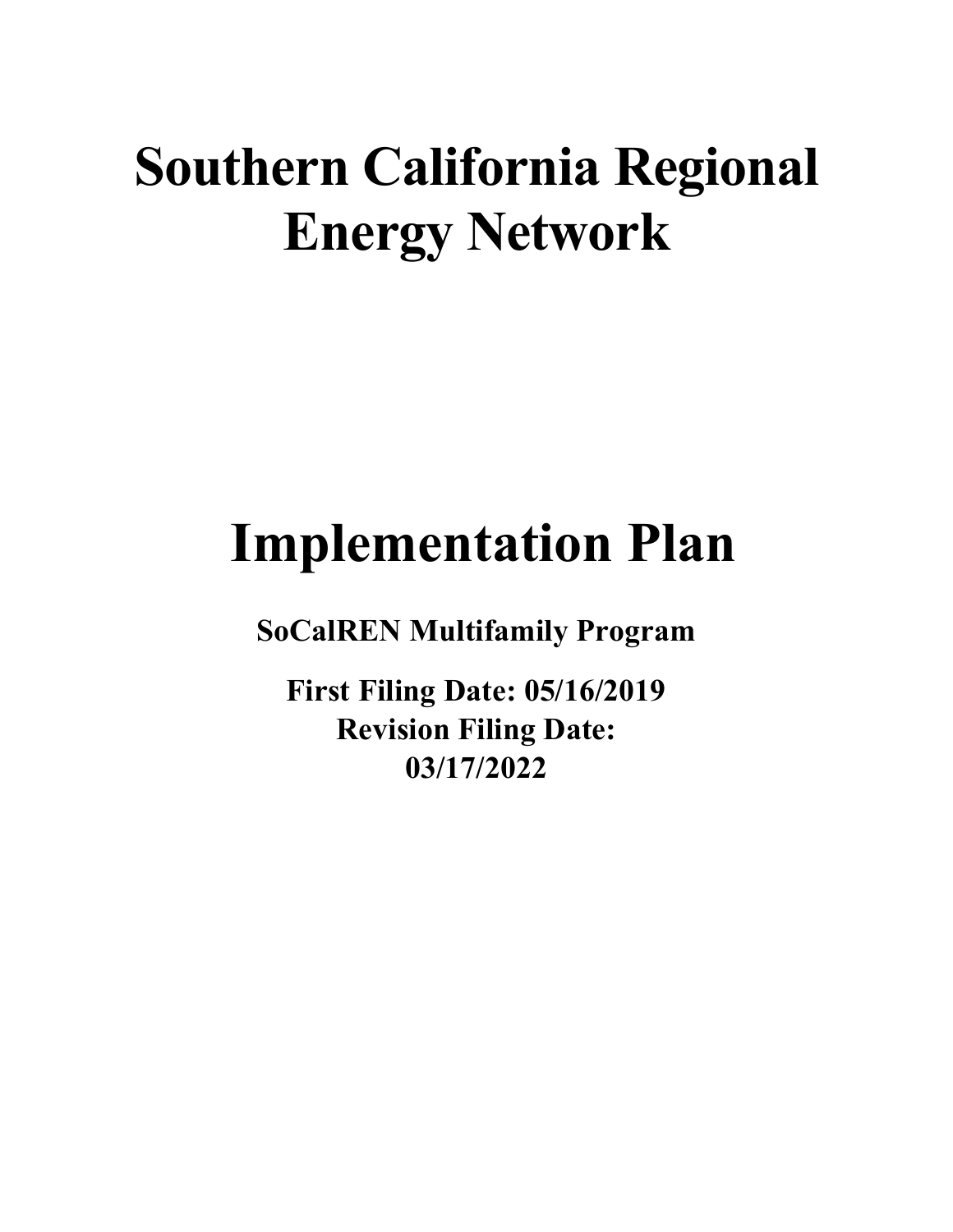## **Table of Contents**

| 1.            |  |  |  |
|---------------|--|--|--|
| a.            |  |  |  |
| $\mathbf b$ . |  |  |  |
| c.            |  |  |  |
| d.            |  |  |  |
| e.            |  |  |  |
| f.            |  |  |  |
| g.            |  |  |  |
| h.            |  |  |  |
| 2.            |  |  |  |
| a.            |  |  |  |
| $\mathbf b$ . |  |  |  |
| c.            |  |  |  |
| d.            |  |  |  |
| e.            |  |  |  |
| f.            |  |  |  |
| g.            |  |  |  |
| h.            |  |  |  |
| 1.            |  |  |  |
| j.            |  |  |  |
| k.            |  |  |  |
| 1.            |  |  |  |
| 1.            |  |  |  |
|               |  |  |  |
| 3.            |  |  |  |
| a.            |  |  |  |
| $\mathbf b$ . |  |  |  |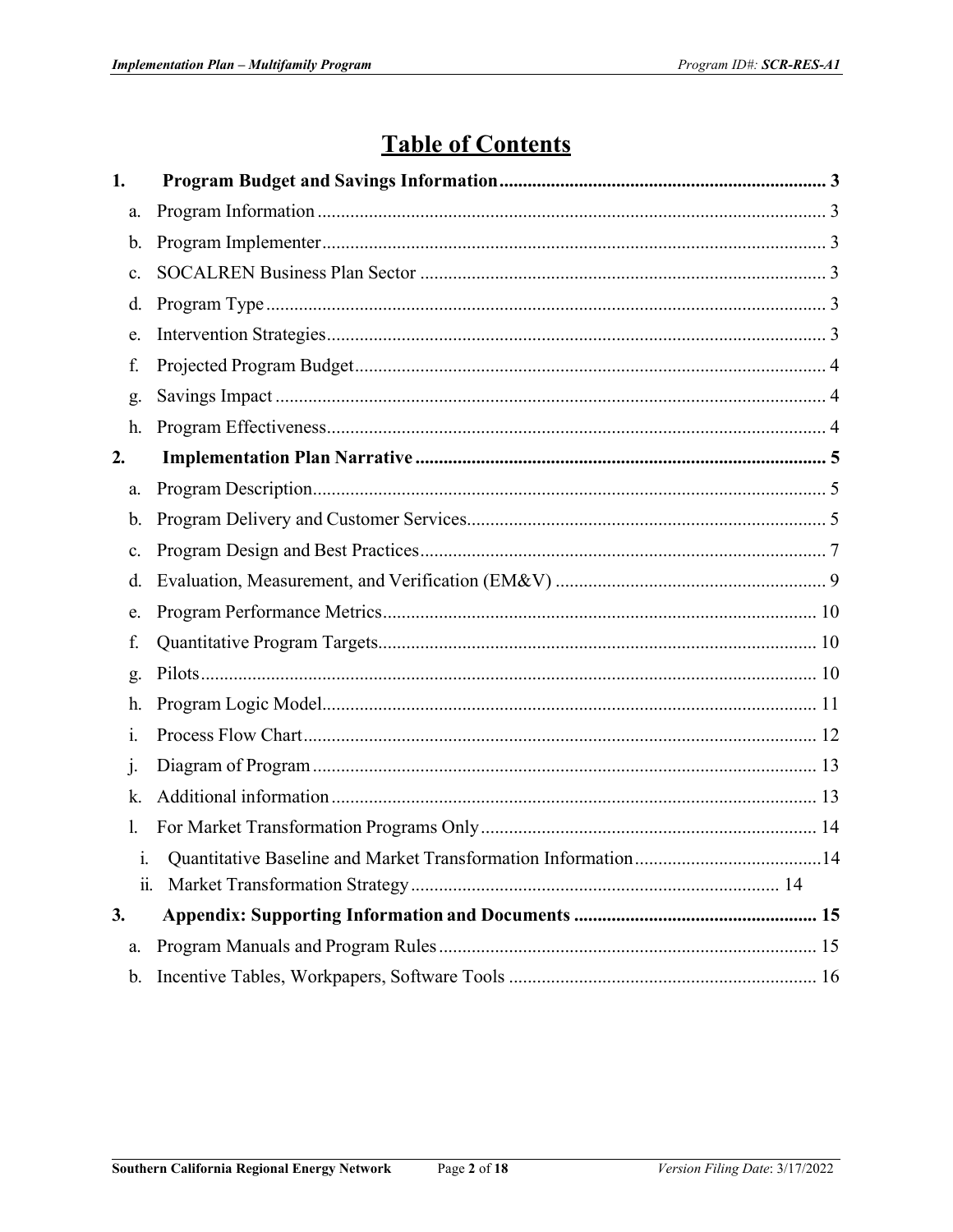## <span id="page-2-0"></span>**1. Program Budget and Savings Information**

#### <span id="page-2-1"></span>**a. Program Information**

| <b>Program Name</b> | SoCalREN Multifamily Subprogram |
|---------------------|---------------------------------|
| Program ID#         | SCR-RES-A1                      |

#### <span id="page-2-2"></span>**b. Program Implementer**

| <b>Program Implementor</b> | <b>Yes</b> |
|----------------------------|------------|
| SoCalREN Only              |            |
| SoCalREN – Statewide Lead  |            |
| Other PA – Statewide Lead  |            |
| <b>Third Party</b>         | X          |
| Other                      |            |

#### <span id="page-2-3"></span>**c. SoCalREN Business Plan Sector**

| <b>SoCalREN Business Plan Sector</b> | Yes |
|--------------------------------------|-----|
| Residential                          | Х   |
| Commercial                           |     |
| Industrial                           |     |
| Agricultural                         |     |
| Public                               |     |
| Codes & Standards                    |     |
| Workforce Education & Training       |     |
| Finance                              |     |
| )ther                                |     |

#### <span id="page-2-4"></span>**d. Program Type**

| <b>Program Type</b> | Yes | No. |
|---------------------|-----|-----|
| Resource            |     |     |
| Non-Resource        |     |     |

#### <span id="page-2-5"></span>**e. Intervention Strategies**

| <b>Primary Intervention Strategy</b> | Yes |  |
|--------------------------------------|-----|--|
| Upstream                             |     |  |
| Midstream                            |     |  |
| Downstream                           |     |  |
| Direct Install                       |     |  |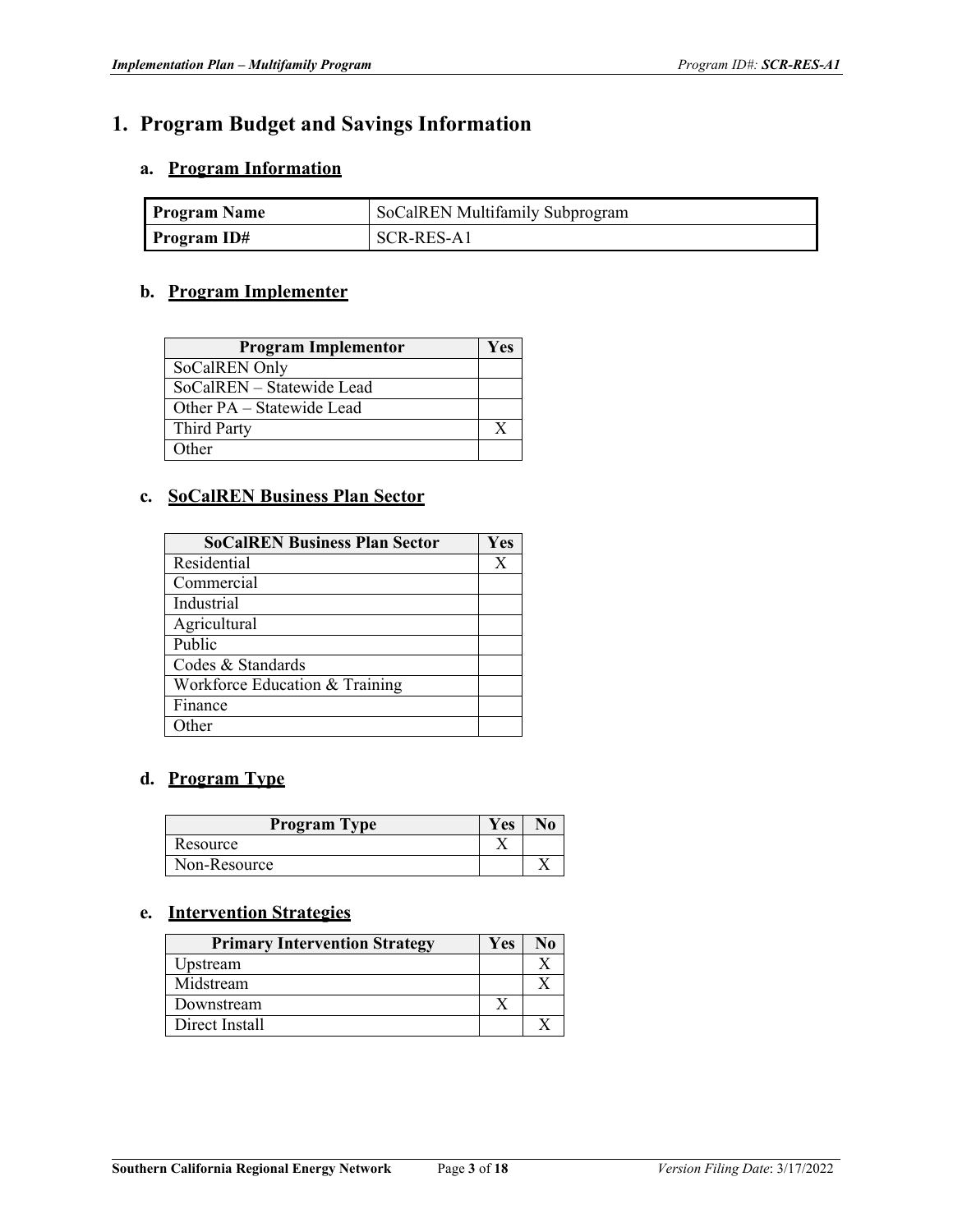<span id="page-3-2"></span><span id="page-3-1"></span><span id="page-3-0"></span>

| f. | <b>Projected Program Budget</b>                                            |                                           |
|----|----------------------------------------------------------------------------|-------------------------------------------|
|    | Budget data on CEDARS?:<br>Yes<br>X                                        | If No, then show below:<br>No.            |
| g. | <b>Savings Impact</b><br>Budget data on <b>CEDARS</b> ?:   X<br>Yes        | If No, then show below:<br>N <sub>0</sub> |
| h. | <b>Program Effectiveness</b><br>Budget data on <b>CEDARS</b> ?:   X<br>Yes | If No, then show below:<br>N <sub>0</sub> |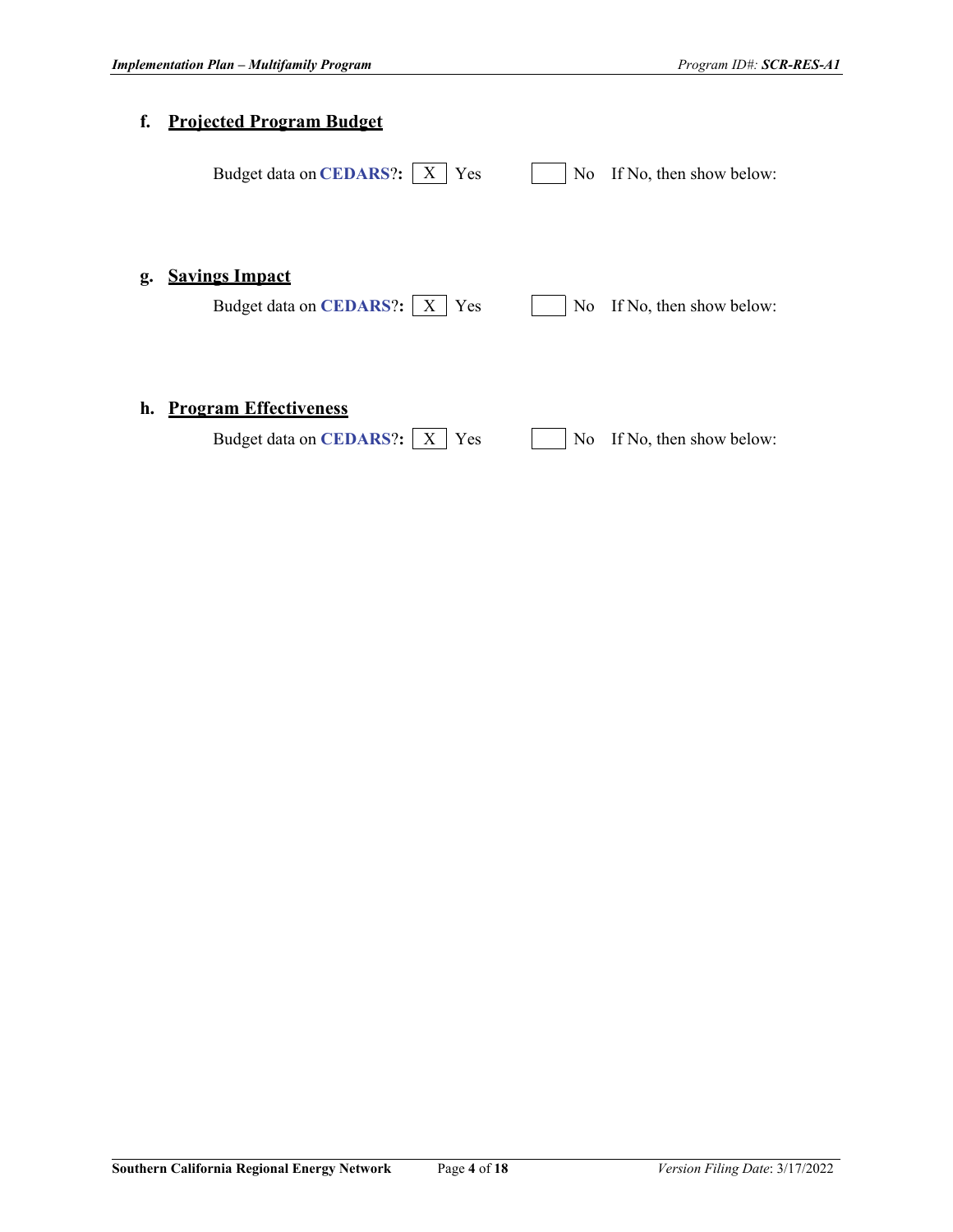### <span id="page-4-1"></span><span id="page-4-0"></span>**2. Implementation Plan Narrative**

#### **a. Program Description**

The Southern California Regional Energy Network (SoCalREN) Multifamily Program (the Program) touches a number of stakeholders, from the utility service provider to multifamily property owners and their tenants. The Program provides business opportunities for consultants, equipment suppliers, and energy efficiency contractors. Program objectives, as stated in the 2019 Joint Program Administrator Joint Cooperation Memo, include:

- Cost-effectively improve the efficiency of multifamily buildings through customcomprehensive retrofits
- Provide a turnkey solution with financial incentives so property owners can adopt new and more efficient technologies and/or equipment, thus reducing energy waste
- Leverage cross-cutting companion SoCalREN programs to drive participation in energy efficiency upgrades
- Primarily target multifamily properties classified as hard-to-reach or located in Disadvantaged Communities (DACs)

In addition to the cost-saving benefits of energy efficiency (for both owners and tenants), residents can benefit from a safer, healthier, and cleaner living environment. Building owners can also enjoy increased property values and command higher rents in market-rate buildings. Education around energy efficiency can help tenants and building operators adopt sustainable practices in other areas of their lives, such as work or transportation. The successful completion of a Multifamily project that addresses the needs of stakeholders at all levels is an effort that is meaningful both financially and toward conserving the earth's resources.

The primary target audience for the Multifamily program is owners and managers of eligible multifamily properties located within the SoCalREN service area. This includes a wide range of property types, from large corporate operations with multiple property sites to individual owners of single properties. Secondary audiences include building professionals (contractors who serve multifamily properties in SoCalREN service area), and other trade allies such as industry associations and product distributors/technology providers. In addition, the Program provides messaging and tools to help educate tenants in participating properties about the Program, as well as general information about incorporating energy-saving behavior and habits in their homes.

#### **b. Program Delivery and Customer Services1**

In 2022, SoCalREN has a goal to deliver approximately 6 GWh in energy savings (see chart below).

|     | Gross     | Net       |
|-----|-----------|-----------|
| kWh | 6,404,758 | 5,061,529 |
| kW  | 307       | 236       |

<sup>1</sup> IP Guidance from D.15-10-028: "*Describe how the energy efficiency (EE) program will deliver savings (upstream, downstream, direct install, etc.), how it will reach customers, and the services and [sic] it will provide."*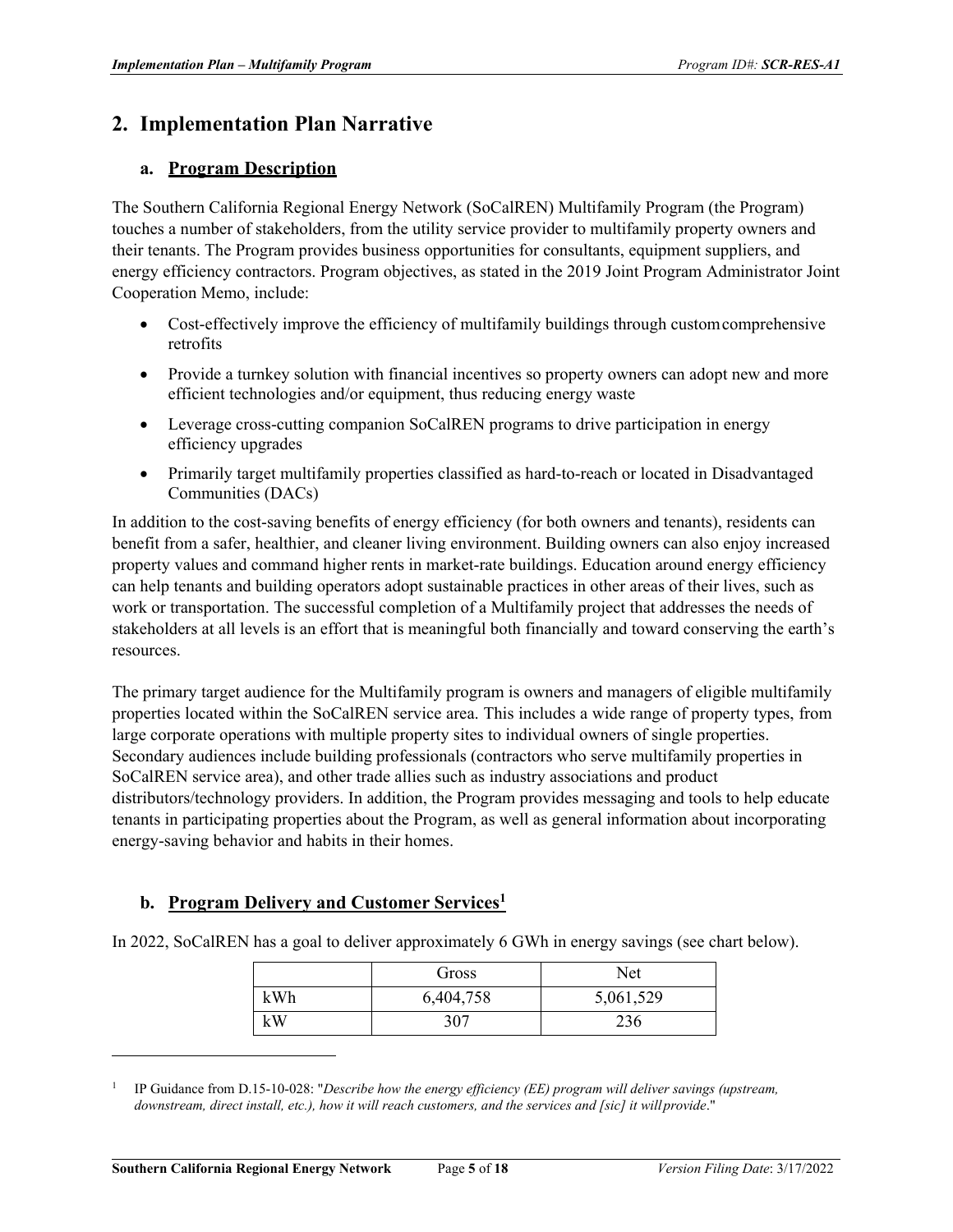| Therms | 368,497     | 293,957 |
|--------|-------------|---------|
| Budget | \$9,117,671 |         |

Projects will be brought to the Program through a combination of direct sales through program staff and participating contractors who are fully supported by a SoCalREN branded marketing effort. All projects will receive an energy assessment that will provide a review of potential opportunities, outlining energy savings potential and payback of each measure. Once a project is complete, the owner will then receive an incentive for the work completed.

The program features a unit energy savings achieved (\$/therm and \$/kWh) incentive structure that provides increased incentives for greater levels of efficiency achieved. The incentive is capped at the lesser of the calculated incentive or 60% of the project cost for non-Disadvantaged Community (DAC) properties and 75% of project cost for DAC properties.

All projects will receive support materials, such as tip sheets, tenant notification door hangers, lobby signs, and refrigerator magnets to support the project and provide tenant education.

#### **Marketing and Outreach**

Generating awareness of and interest in the SoCalREN Multifamily program requires a variety of complementary efforts – from digital advertising tactics and marketing collateral to direct contractor outreach and one-on-one conversations with property managers who contact the program. Both the Program team and participating Contractors act as the Program's primary sales force, using the various Program offerings to sell cost-effective retrofit services to multifamily properties.

#### *Messaging*

Consistent program messaging across marketing and outreach tactics is key to driving interest and participation. The messaging used to sell the program to property managers and owners includes:

- Increased value of property
- Reduced operating costs (ongoing money savings)
- Financial incentives
- Ease of participation with the guidance and support of a Program Account Manager
- Improved tenant safety, comfort, and retention
- Corporate social responsibility/environmental impacts

#### *Engagement Channels*

Specific marketing and outreach strategies employed to engage target audiences include:

**Program Website:** Located at socalren.org/multifamily, the program website provides eligibility information, program benefits, resource documents for Contractors, and an Interest Form that property owners/managers can complete to initiate contact with the Program team.

**Industry Association Advertising:** To engage with key stakeholders, the Program will place print and online advertisements with select Multifamily industry associations that support the areas served by SoCalREN.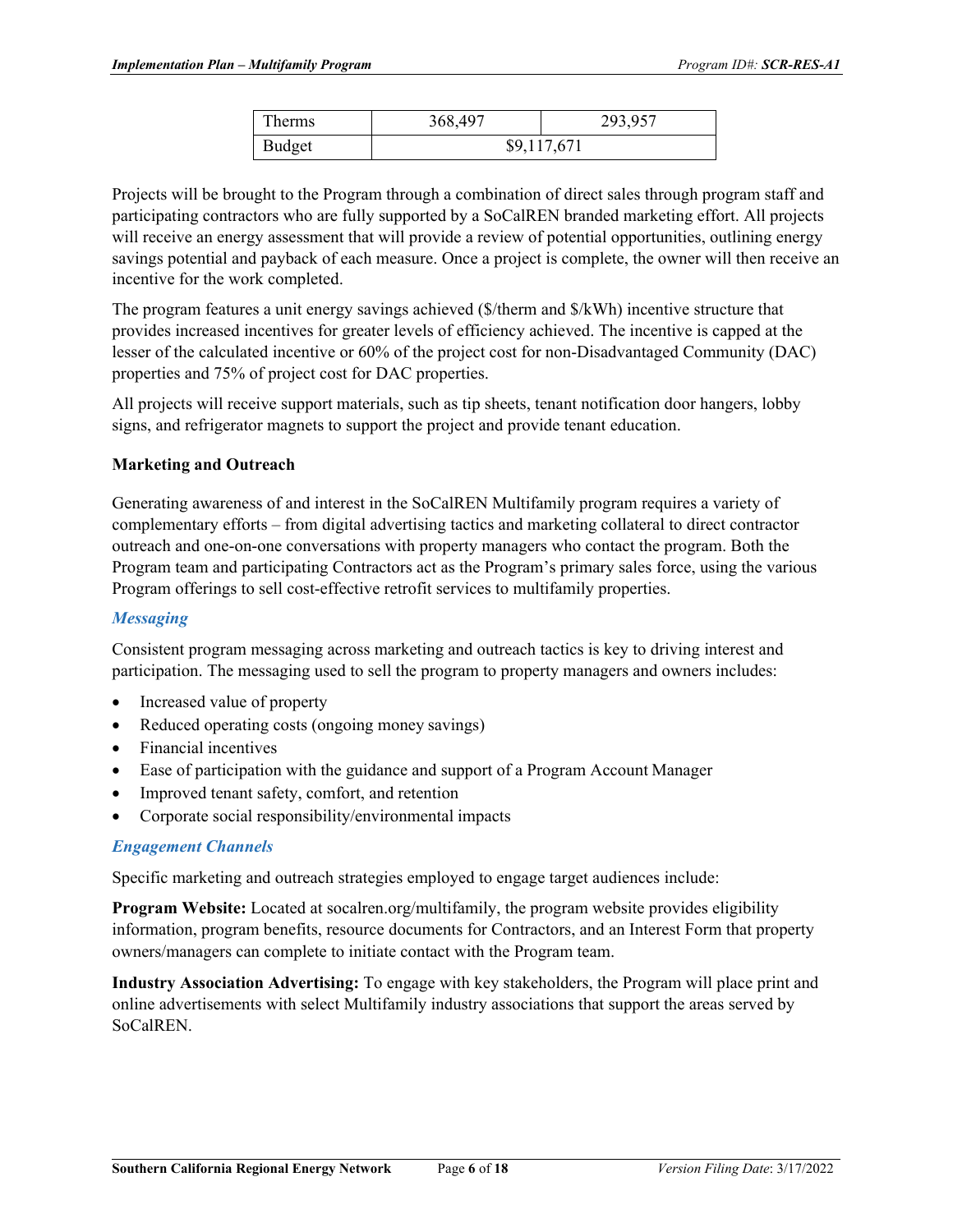**Industry Association Events:** The Program will participate in select Industry Association Events. These events offer Program staff the opportunity to engage in one-on-one conversations with interested property owners and managers as well as other trade allies and industry professionals.

**Direct Mail and Email:** The Program will conduct targeted direct mail campaigns during 2022. Using ALN and CoStar online databases, mailing lists targeting Hard-to-Reach (HTR) and DAC communities, large property management companies, and small (50 units or fewer) multifamily communities will be developed, and SoCalREN branded postcards with program messaging will be distributed to these targeted groups.

**Social Media:** Specific posts regarding the multifamily program, attendance at industry events, and more will be shared on social media throughout 2022. In addition, SoCalREN will engage with industry groups on Social Media, increasing the reach of our posts and program messaging.

**Marketing and Event Collateral:** A variety of program overviews, FAQ, tip sheets, leave-behind pieces and other marketing and event collateral will be provided to educate property owners and managers, and Contractors, and tenants about the program and the overall benefits of energy efficiency. For tenantfacing materials, English and Large Print options will be made available to ensure the Program's message can reach all tenant audiences.

**Residential Community Coordinator (RCC):** The RCC provides in-language outreach and ongoing support services to potential and participating customers who speak a language other than English. RCC strategies include advertising placements with in-language publications and development of in-language collateral pieces.

The RCC will also oversee the outreach activities of partners in SoCalREN's territory that traditionally have a lack of customer participation. These partners will work with the RCC to create an outreach strategy that will be suited for their region to promote the Multifamily Program. This will include identifying potential introductions to contractor and community groups for SoCalREN Program presentations, as well as invitations to local events and meetings attended by potential Program participants.

The RCC will provide marketing collateral for distribution in multiple languages and pre-developed content that is easily shareable in publications and social media. Materials are provided in Spanish and simplified Chinese with additional languages (e.g. Vietnamese and Korean) developed upon request by property managers.

#### **c. Program Design and Best Practices**

<span id="page-6-0"></span>The goal of the SoCalREN Multifamily program is to help customers save energy, improve tenant comfort, and reduce ongoing maintenance costs. There are two paths that a project can follow.

#### **Whole Building Path**

The Whole Building Path addresses the entire property and includes both in-unit and common area retrofits. Project requirements are as follows:

- Building must have at least five attached units
- Retrofit must include a minimum of three energy efficiency measures
- Customers of either Southern California Edison (SCE) or SoCalGas®
- Installed measures must achieve a minimum of 10,000 kWh or 1,000 therms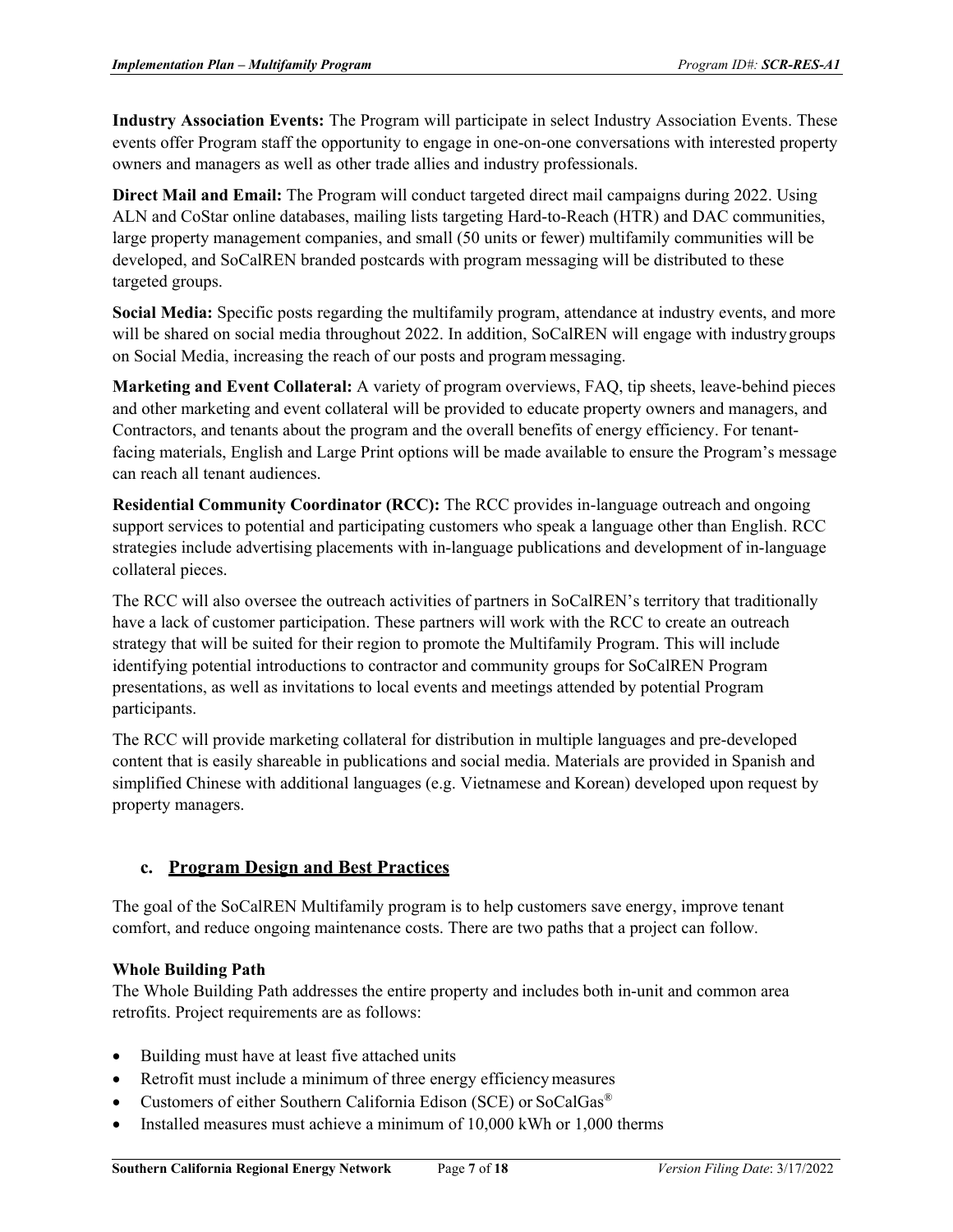• Permits are required if applicable by the jurisdiction and/or SB 1414

The steps to participation are as follows:

- 1. Properties enroll in the program by completing a Property Owner Agreement and providingaccess to recent 12 months of utility usage data for service account validation.
- 2. An energy assessment is used to establish baseline energy usage and identify cost-effective upgrade options. Energy savings achievable from those measures are modeled inEnergyPro.
- 3. Properties install qualifying energy efficiency measures using Participating Contractor(s) of their choice. Contractors must be licensed in their trade and comply with all state and local codes.
- 4. Properties located in Disadvantaged Communities (DACs) can earn incentives at a rate of \$0.57/kWh and \$6.00/therm for qualifying improvements meeting minimum energy savings requirements (please see detailed incentive structure in Section3.b.). Non-DAC properties can earn incentives at a rate of \$0.33/kWh and \$3.50/therm.

#### **Common Area Path**

In response to COVID-19, SoCalREN implemented the Common Area Path to minimize contactwith property residents. This path is exclusively focused on common area projects that meet the following requirements:

- Building must have at least five attached units
- Retrofit must include a minimum of two energy efficiency measures with at least one beingan electric measure
- Customers of either Southern California Edison (SCE) or SoCalGas<sup>®</sup>
- Installed measures must achieve a minimum of 10,000 kWh or 1,000 therms
- Permits are required if applicable by the jurisdiction and/or SB 1414

The steps to participation are as follows:

- 1. Properties enroll in the program by completing a Property Owner Agreement and providing access to recent 12 months of utility usage data for service account validation.
- 2. An energy assessment is used to establish baseline energy usage and identify cost-effective upgrade options. Energy savings achievable from those measures are modeled in EnergyPro.
- 3. Properties install qualifying energy efficiency measures using Participating Contractor(s)of their choice. Contractors must be licensed in their trade and comply with all state and local codes.
- 4. Properties located in Disadvantaged Communities (DACs) can earn incentives at a rate of \$0.57/kWh and \$6.00/therm for qualifying improvements meeting minimum energy savings requirements (please see detailed incentive structure in Section 3.b.). Non-DAC properties can earn incentives at a rate of \$0.33/kWh and \$3.50/therm.

#### **Electric Measure Only Path**

During the 2021 program year, the SoCalREN Multifamily Program has observed widespread disruptions in the economy from COVID-19 that have constrained supply chains, and led to increased difficulty for participating contractors to receive and install equipment in accordance with program timelines. In response to these impacts, an electric measure only path was offered to contractors during the fourth quarter of 2021.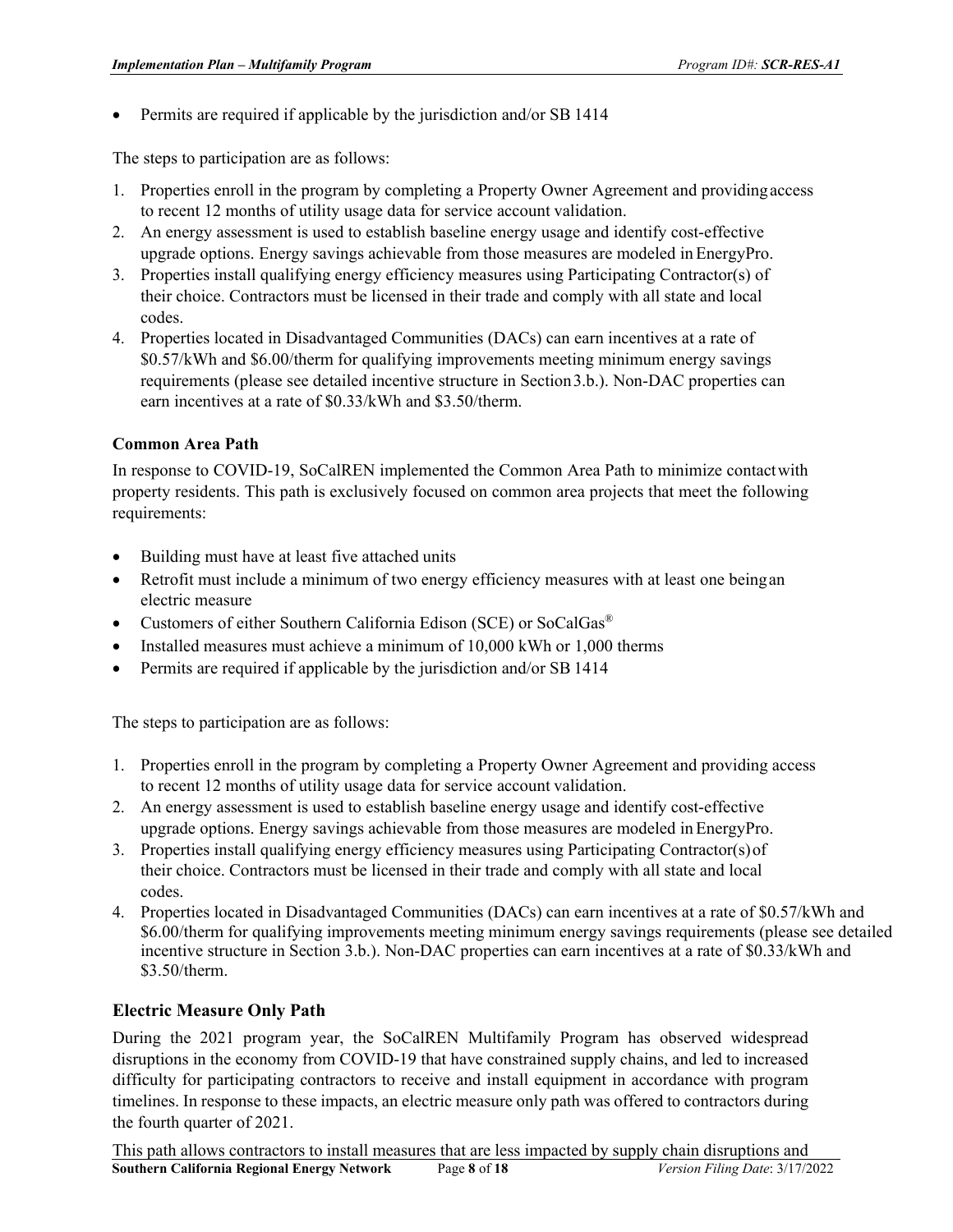continue to provide energy efficient retrofits to multifamily properties within the service territory. The existing rules of the SoCalREN Multifamily Program were modified to accommodate the measure types and their associated energy savings. The modified program rules are set to expire 12/31/2021. Information about measures, incentives, and energy savings for the electric measure only path are as follows**:**

- 1. Electric measure only path projects do not need their installed measures to achieve a minimum of 10% energy savings during the fourth quarter of the 2021 program year.
- 2. Electric measure only path projects that have installed measures below 10% energy savings will receive an incentive at an average rate of \$0.90/kWh (net).
- 3. Electric measure only path projects that achieve 10% energy savings will be subject to the regular program incentive rates.
- 4. Electric measure only path projects do not need their retrofits to include a minimum of three energy efficient measures.

#### **Residential Community Coordinator**

The RCC Program is designed to increase DAC and HTR participation in the Multifamily Program through a dedicated marketing and outreach effort focused on the cultural and language diversity of this segment. The RCC acts as a single point of contact (SPOC) to overcome the additional cultural and language barriers that prevent widespread engagement by the HTR segment. The participation steps are the same for the Whole Building and Common Area paths with the added support of the SPOC to help shepherd HTR customers through the process by providing a level of trust and support that instills confidence in the process.

#### **Best Practices**

The SoCalREN Multifamily Program addresses the following market barriers to comprehensive upgrades, and implements best practices to mitigate these potential barriers: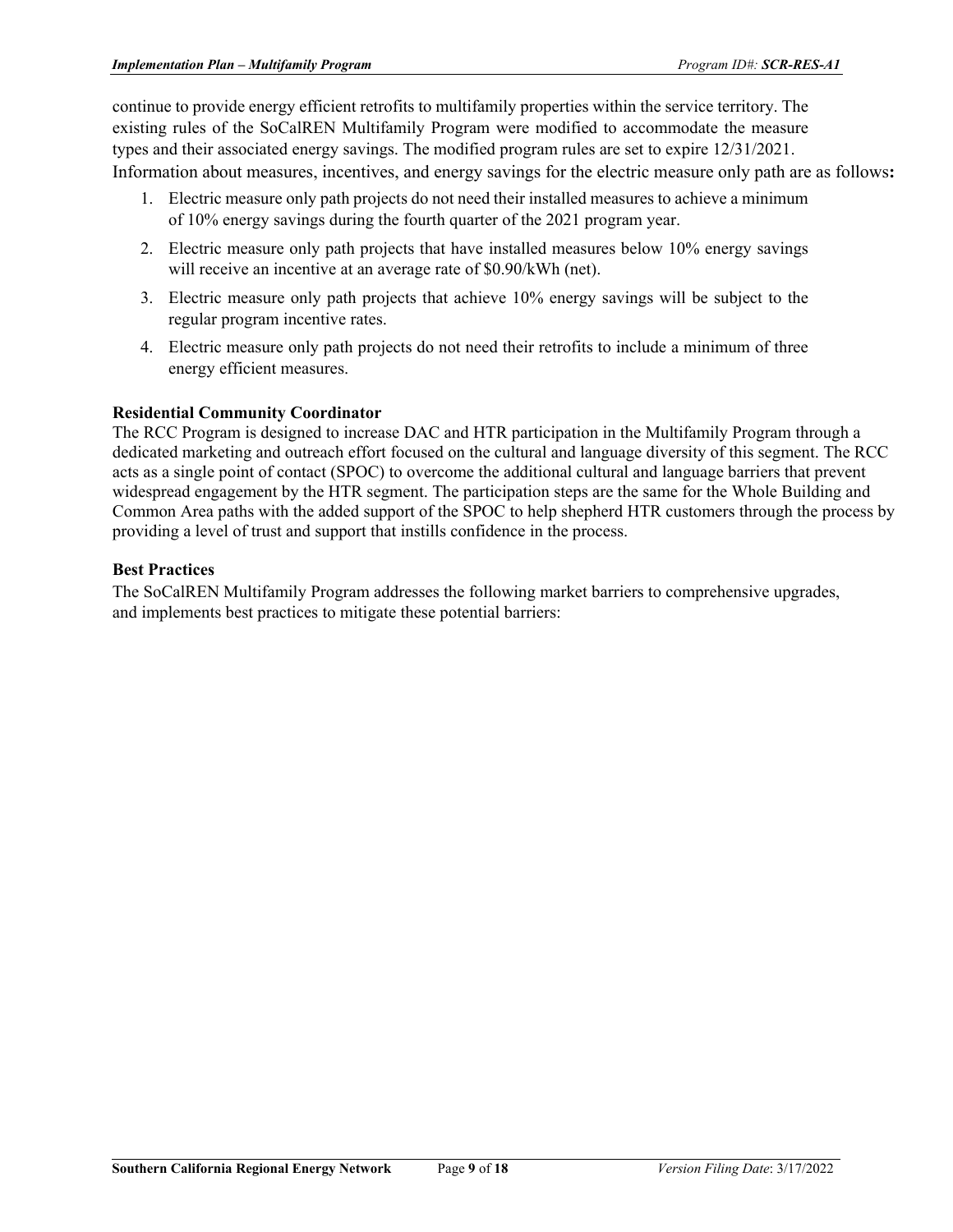**Lack of accessible analytical reports. Lack of in-house technical expertise.** The Program will provide an assessment that details the opportunities for energy efficiency and provides information about the potential financial impacts of implementing those measures. The assessment report details pre-existing conditions, measure recommendations, minimum specifications/efficiency required, estimated measure costs, and the payback of the associated measures with and without incentives. The report also details which measures are recommended as high, medium and low priority, based on the cost and benefit. The simple, easy to understand report is a best practice, and serves as a tool to help owners make decisions regarding their property.

**Diversity of building types, which prevents a single approach for all buildings.** This program provides site-specific Energy Assessments that will recommend measures appropriate to the needs of the specific property. A custom report is a necessity, as there is a wide variety of retrofit opportunities in Southern California.

**Split incentives that prevent property owner investments and prevent tenants from receiving energy efficiency benefits.** The Program offers incentives for both common area and in-unit efficiency measures. A financial analysis of payback is provided for all individual measures in order to help ownership make the decision on which measures to install. The split incentive provides a challenge in both residential and commercial markets, so developing strategies around mitigating the challenges split incentive issues present is crucial. SoCalREN is continually providing guidance to property owners, and continually developing strategies to provide services to both tenants and owners.

The SoCalREN Multifamily Program will continuously review its program processes and adjust its design accordingly. Feedback from participants, implementers, EM&V, CPUC, other multifamily program administrators, and other stakeholders will inform revisions to the program design.

#### **d. Evaluation, Measurement, and Verification (EM&V):**

<span id="page-9-0"></span>Information and data points are collected throughout the entire process of participation for a multifamily property. SoCalREN gathers information during the outreach phases, collecting data on potential customers reached and effectiveness of outreach methodologies.

The first step in the process is to enroll in the Program. At this stage, basic eligibility information such as site contact information, building address, contractor information, and 12 months of utility billing data is reviewed. During this phase, the level of customer interest is gauged through direct conversation to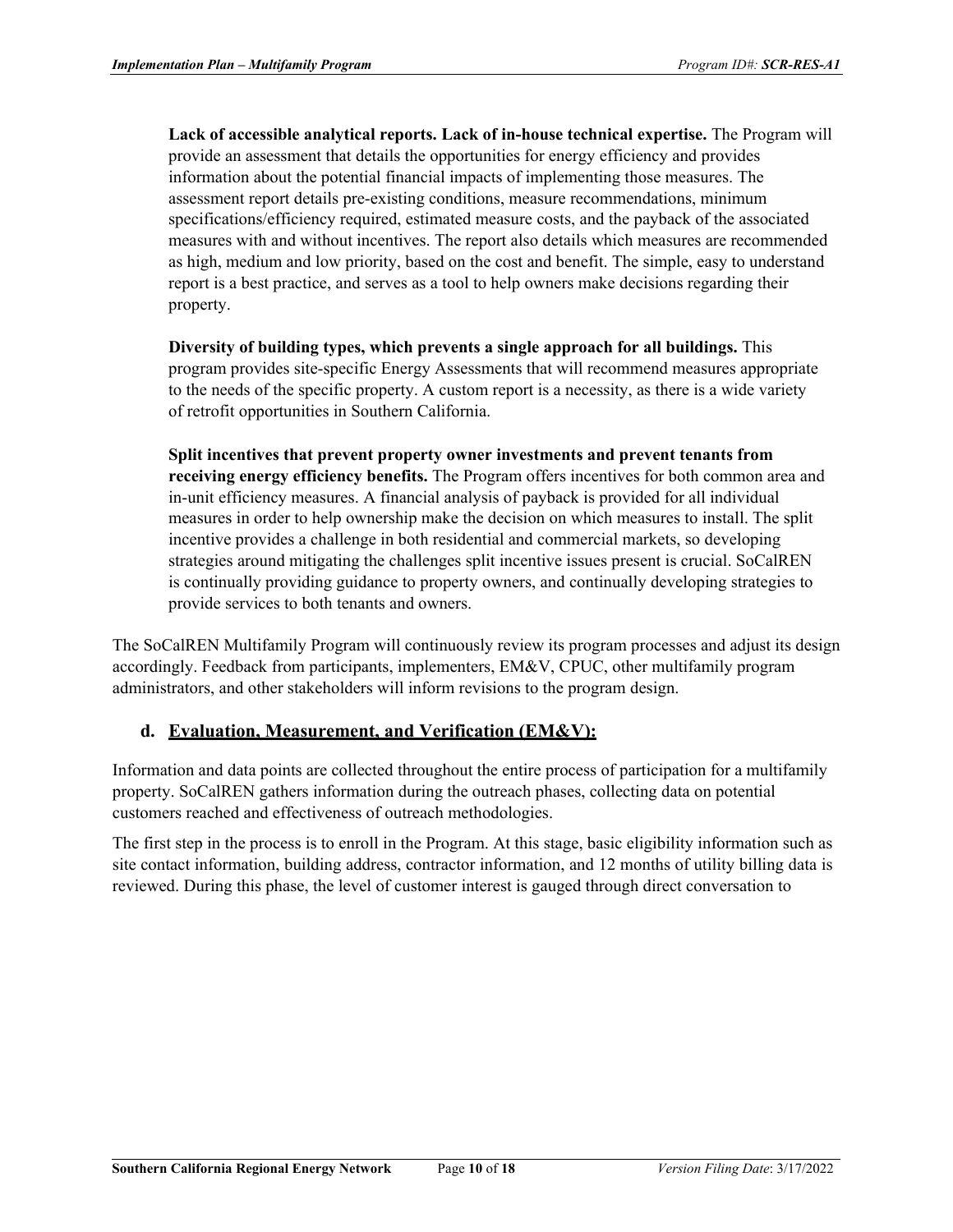determine their overall level of engagement and capacity to move forward with retrofits.

The contractor completes an intake form that includes basic eligibility information and building-specific information. Information is also gathered on the tenant mix, including whether the property qualifies as DAC or HTR. Program staff then gathers in-depth information about the property during the assessment process. This assessment validates the existing conditions of the property and collects any additional data needed to produce the EnergyPro model.

Once the site assessment is completed, a baseline usage model is prepared to establish existing conditions. An assessment report is then prepared that provides recommendations for energy savings improvements for typical Whole Building (e.g. indoor/exterior lighting, faucet aerators/showerheads, thermostats, domestic hot water boilers) and Common Area measures (e.g. exterior lighting, pool/spa and domestic hot water heating). The estimated savings and percent of baseline usage are provided for each recommended measure so the property owner can make decisions on what measures to install to meet the minimum savings level (i.e., installed measures must achieve a minimum of 10,000 kWh or 1,000 therms).

Customers then complete their project using a participating program contractor. When a project is complete, final savings, incentives and program cost-effectiveness are reported to the CPUC.

Throughout the project process, the information, data and metrics captured are stored in the program Customer Relationship Manager (CRM) for ease of reporting. A dashboard is kept current socurrent statuses and pipeline can easily be reviewed by the Program Administrator.

#### <span id="page-10-0"></span>**e. Program Performance Metrics 1**

The metrics gathered in the Multifamily Program are as follows:

Financial

- Funds reserved during the reporting period (calendar year)
- Checks issued to customers during the reporting period (calendar year)
- Funds remaining from the budget during the reporting period (calendar year)
- Cost per kWh/kW/therms of energy saved
- Project costs (before incentives)
- Incentives issued per project
- Average values per project (cost, incentives, etc.)
- Overall project cost-effectiveness

#### Project Data

- Size of projects  $(\# \text{ of units})$
- Site information (# of buildings,  $#$  of residential units, total square footage, etc.)

#### Energy Savings

- kWh saved per project
- kW saved per project
- Therms saved per project

<sup>1</sup> IP Guidance from D.15-10-028: "*It is in the implementation plans that we want to see at least one metric for each program/strategy/sub-sector/intervention strategy; more than one where appropriate*…. *Implementation plans will contain metrics, as already discussed. PAs are free to start with a clean slate in developing metrics and associated reporting requirements, but for all programs will continue to provide monthly cost reports, and for resource programswill provide monthly savings data as well*."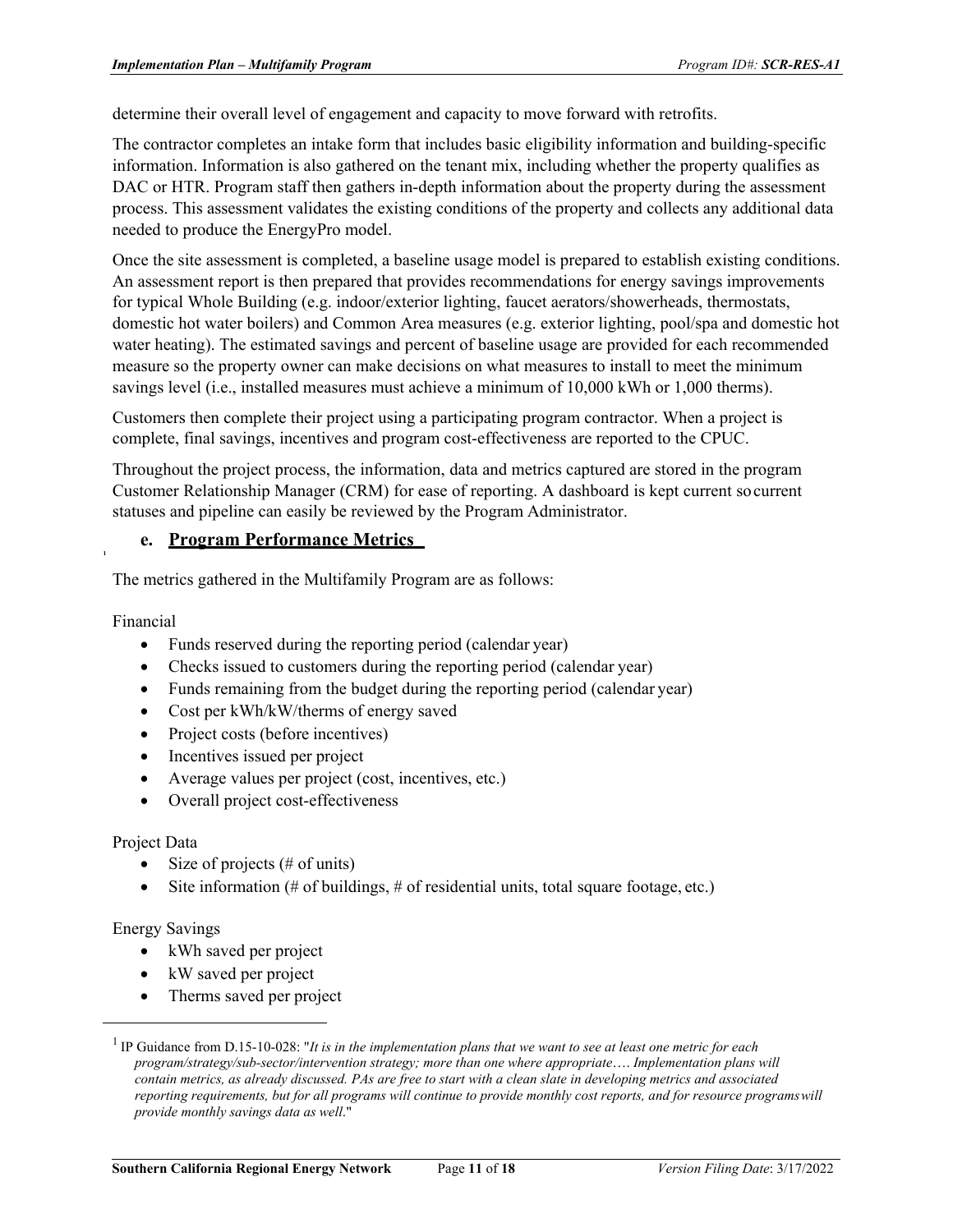- <span id="page-11-1"></span>• Overall program savings during the reporting period (calendar year)
- Project pipeline savings (anticipated savings of future projects in the pipeline)

**Contractors** 

• Number of contractors actively submitting projects to the program

#### **f. Quantitative Program Targets**

<span id="page-11-0"></span>In 2022, SoCalREN has a goal to serve approximately 90 projects representing 16,000 units. This volume is expected to deliver the goal of 5,061,529 net kWh 236 net kW and 293,957 net therms.

SoCalREN has expressed its focus on serving DAC properties, and has established a goal of 50% of projects being completed in DAC territories or approximately 45 projects in 2022.

In order to deliver the quantity of project needed to reach goal, the SoCalREN has a goal of keeping at least ten contractors enrolled in the program and delivering projects.

SoCalREN has set a goal of enrolling 10 customer projects through the RCC efforts. These projects will be identified through a variety of direct customer engagement including seminars and community events, as well as print advertising in Spanish and Chinese language publications.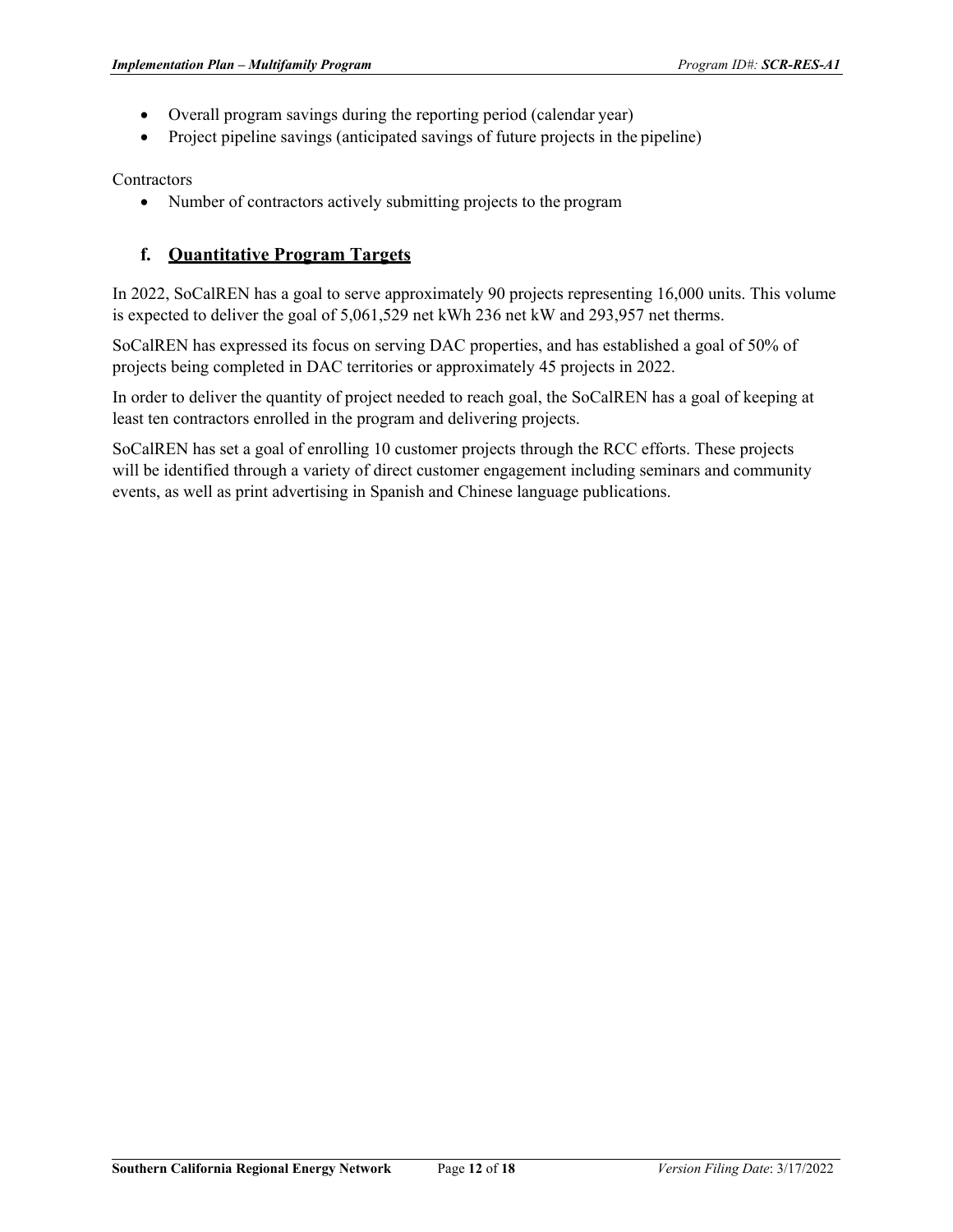#### **g. Pilots**

No pilots are planned for 2022.

#### **h. Program Logic Model**

<span id="page-12-0"></span>The Logic Model for the SoCalREN Multifamily Program is displayed below:

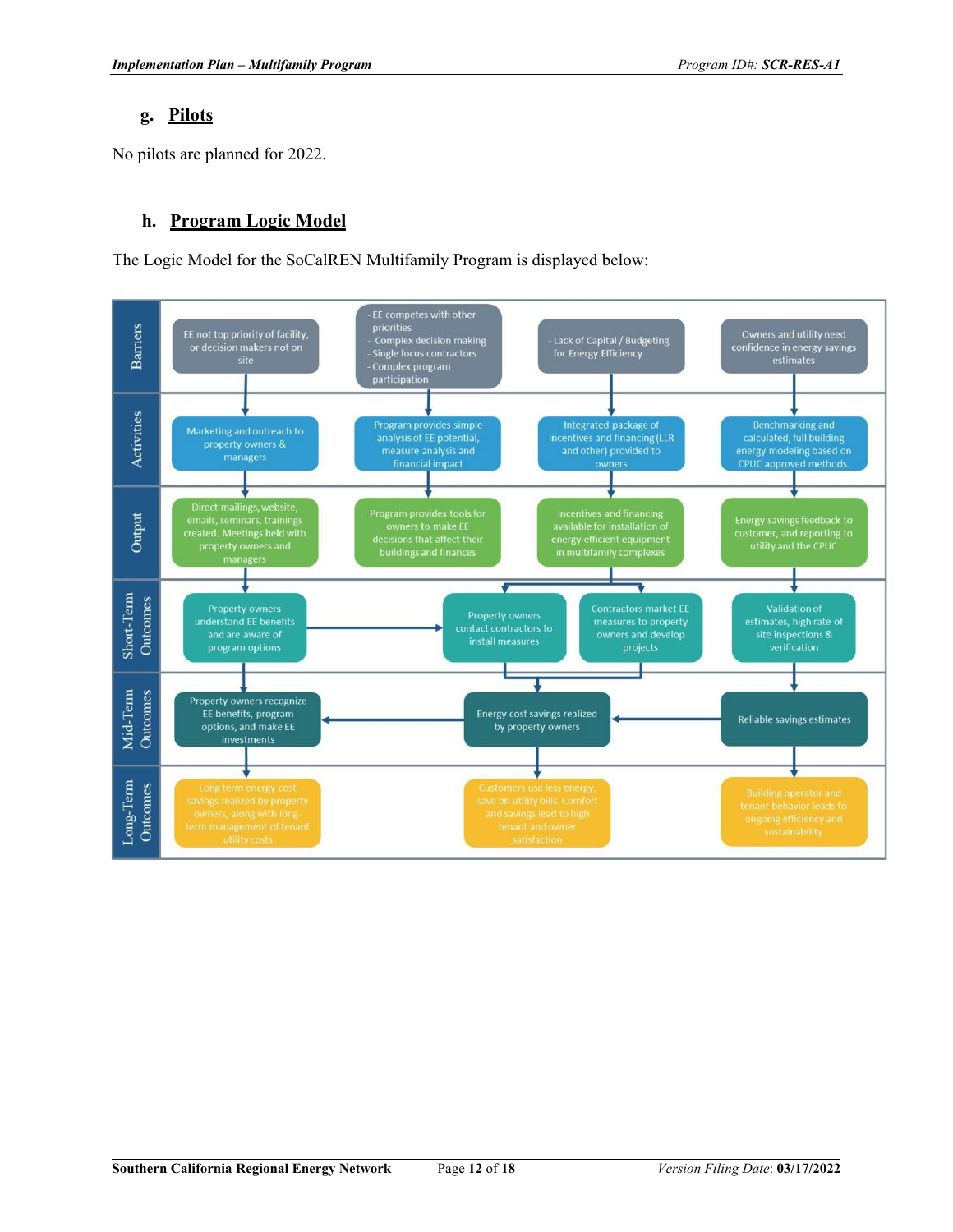*Implementation Plan – Multifamily Program Program ID#: SCR-RES-A1*

#### **i. Process Flow Chart**

The Process Flow Chart for the SoCalREN Multifamily Program is below:

<span id="page-13-0"></span>

**Southern California Regional Energy Network** Page **12** of **18** *Version Filing Date*: **03/17/2022**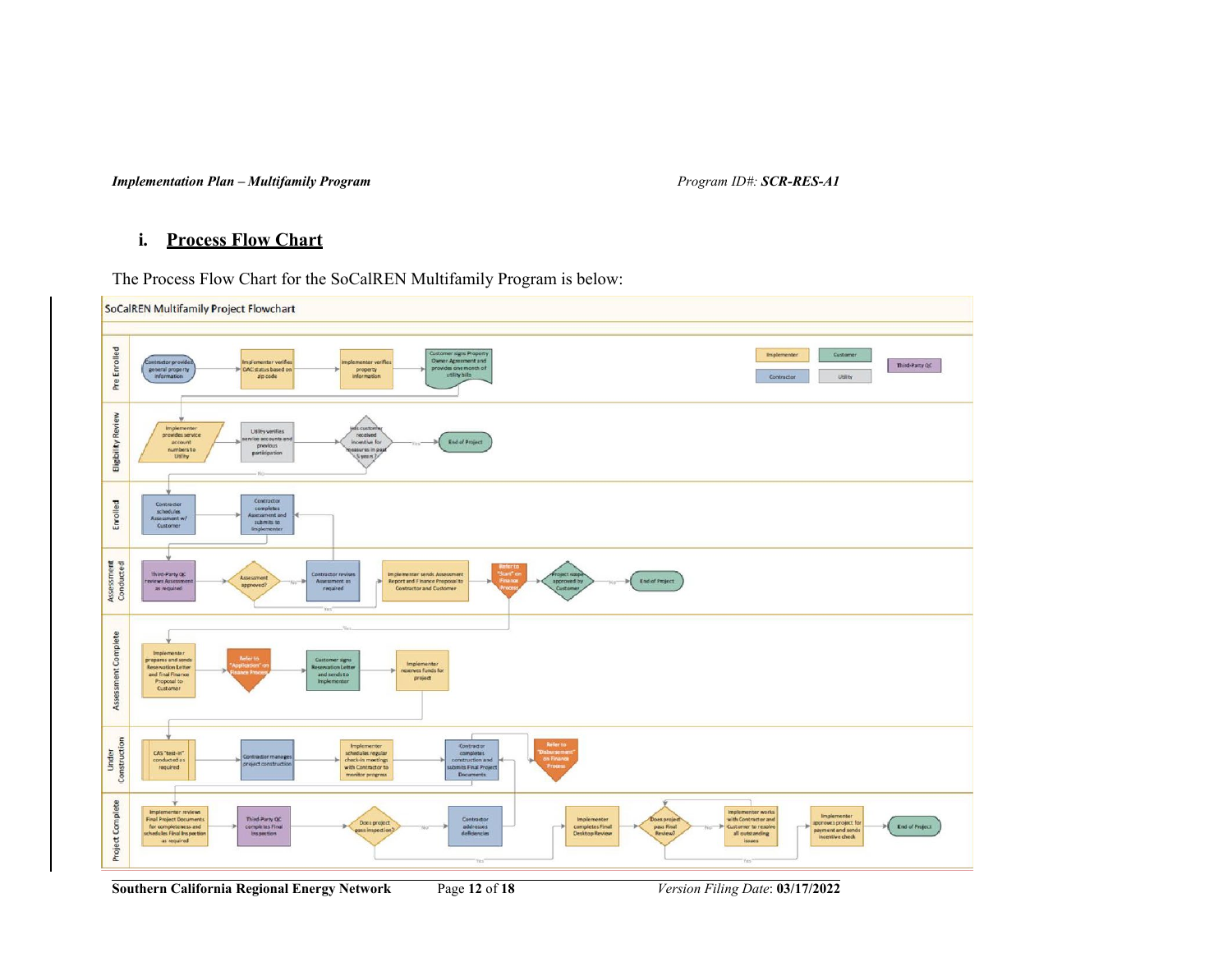#### <span id="page-14-0"></span>**j. Diagram of Program**



#### <span id="page-14-1"></span>**k. Additional information**

Decision Addressing Workforce Requirements and Third-Party Contract Terms and Conditions, Decision 18-10-008 October 11, 2018, states that the minimum workforce standards apply "to large non-residential HVAC and lighting controls projects (p. 71)." It further states that "all projects involving installation, modification, or maintenance of heating, ventilation, and air conditioning (HVAC) measures in nonresidential buildings (p. 76)" are subject to the standards. Therefore, the Workforce Requirements do not apply to this Residential Multifamily Program.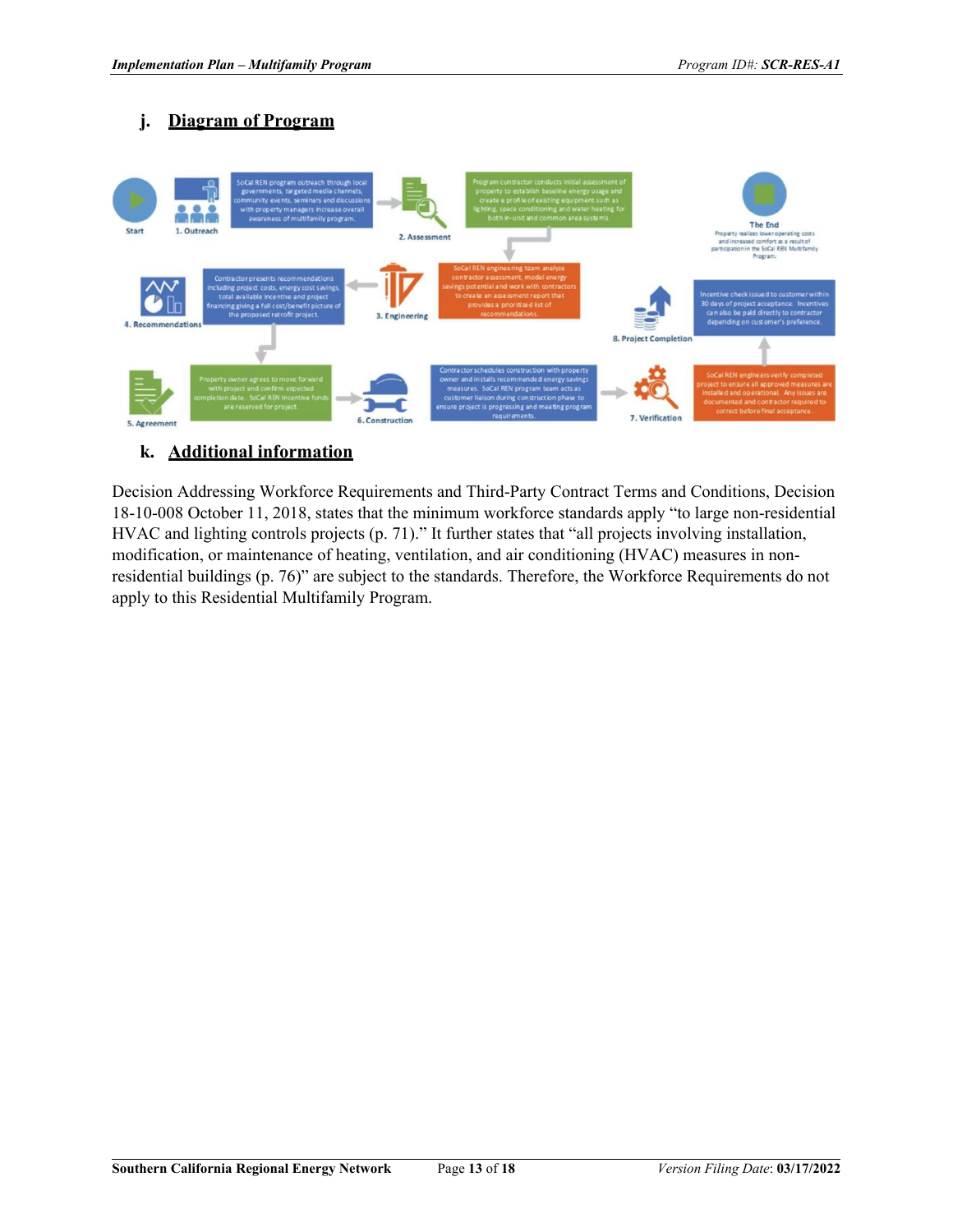#### **l. For Market Transformation Programs Only3**

#### **i. Quantitative Baseline and Market Transformation Information**

<span id="page-15-0"></span>*Provide quantitative information describing the current EE program baseline information (and/or other relevant baseline information) for the market segment and major sub-segments, as available.*

Not applicable for 2022.

#### **ii. Market Transformation Strategy**

<span id="page-15-1"></span>*Provide a market characterization and assessment of the relationships and/or dynamics among market actors, including identification of the key barriers and opportunities to advance DSM technologies and strategies. Describe the proposed intervention(s) and its/their intended results, and specify which barriers the intervention is intended to address.*

Not applicable for 2022.

<sup>&</sup>lt;sup>3</sup> Codes & Standards program, Emerging Technologies program, Workforce Education & Training program, etc.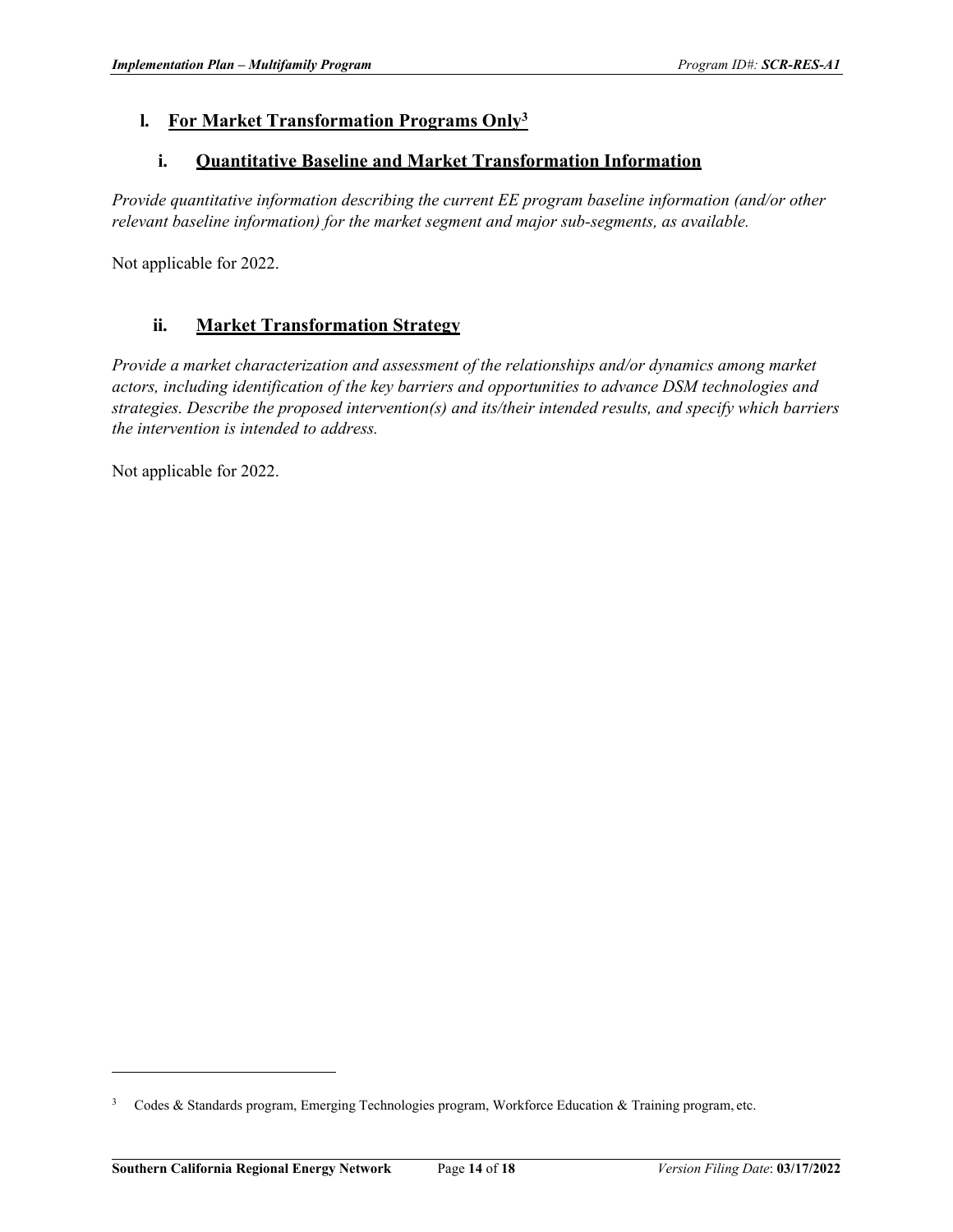### <span id="page-16-0"></span>**3. Appendix: Supporting Information and Documents**

#### <span id="page-16-1"></span>**a. Program Manuals and Program Rules**

All information required in the table below is detailed in the SoCalREN Multifamily Program Manual.

#### **Table 1. Supportive Materials Index**

| $\#$                    | <b>Information</b><br><b>Required</b>                                             | <b>Short Description</b>                                                                                                                                                                                                                                                | <b>Location Name/URL link</b> |
|-------------------------|-----------------------------------------------------------------------------------|-------------------------------------------------------------------------------------------------------------------------------------------------------------------------------------------------------------------------------------------------------------------------|-------------------------------|
| $\mathbf{1}$            | <b>Eligible Measures or</b><br><b>Measure Eligibility</b>                         | A list of eligible measures, or measure<br>eligibility requirements                                                                                                                                                                                                     | Included in Program Manual    |
| $\boldsymbol{2}$        | <b>Customer Eligibility</b><br><b>Requirements</b>                                | Requirements for program participation (for<br>example, annual energy use or peak kW<br>demand)                                                                                                                                                                         | Included in Program Manual    |
| $\overline{\mathbf{3}}$ | <b>Contractor Eligibility</b><br><b>Requirements</b>                              | List of any contractor (and/or developer,<br>manufacturer, retailer or other "participant")<br>eligibility requirements. (For example: specific<br>IOU-required training courses, specific<br>contractor accreditations, and/or specific<br>technician certifications.) | Included in Program Manual    |
| $\overline{\mathbf{4}}$ | Participating<br>Contractors,<br>Manufacturers,<br><b>Retailers, Distributors</b> | Information as to whether:<br>Program or sub-program delivery channel is<br>$\bullet$<br>downstream, midstream, or upstream, and<br>Program is an incentive and/or buy-down<br>$\bullet$<br>type program.                                                               | Included in Program Manual    |
| 5                       | <b>Additional Services</b>                                                        | Descriptions of any additional sub-program<br>delivery, measure installation, marketing and<br>outreach, training, and/or other services<br>provided, if not yet described above.                                                                                       | Included in Program Manual    |
| 6                       | <b>Audits</b>                                                                     | Information as to whether:<br>Pre- and post-audits are required<br>$\bullet$<br>Funding or incentive levels have been set<br>$\bullet$<br>for audits, and<br>The eligibility requirements for audit<br>$\bullet$<br>incentives.                                         | Included in Program Manual    |
| 7                       | <b>Sub-Program Quality</b><br><b>Assurance Provisions</b>                         | List of quality assurance and quality control<br>requirements, including accreditations and/or<br>certifications or other credentials of individuals<br>or organizations performing this work.                                                                          | Included in Program Manual    |
| 8                       | <b>Post Inspections</b>                                                           | Post Inspections are required for select projects.                                                                                                                                                                                                                      | Included in Program Manual    |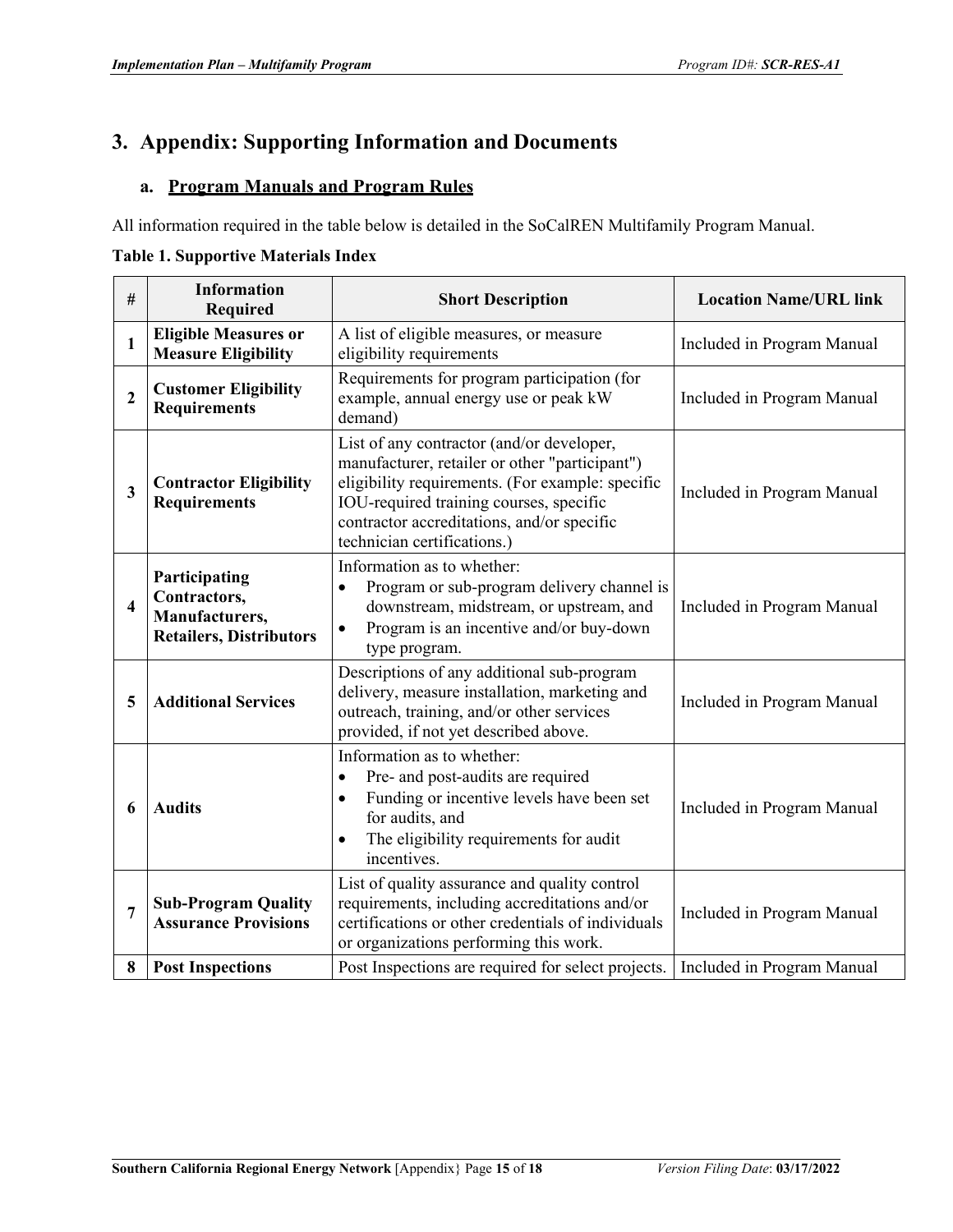#### <span id="page-17-0"></span>**b. Incentive Tables, Workpapers, Software Tools**

The Program incentive structure for the Whole Building Path and the Common Area Path is determined based on the qualified unit energy savings and multiplied by the \$/kWh and/or \$/therm. For DAC projects, the program reimburses the customer by \$0.57/kWh and/or \$6.00/therm and for non-DAC projects, the program reimburses the customer \$0.33/kWh and/or \$3.50/therm. The incentive is capped at the lesser of the calculated incentive value or 60% of the project cost for non-Disadvantaged Community (DAC) properties (or 75% of project cost for DAC properties). To ensure reasonableness, the program maintains a project cost database with established measure costs based on historical program data and external data sources such as approved workpaper IMCs and RS Means.

#### Program Measures

SoCalREN provides a list of approved measures to guide property owners and contractors in determining a potential scope of work for the property. However, any CPUC-approved measure can be incorporated provided the measure is approved by the Program Implementer prior to installation. Measures with work papers and/or disposition may be considered.

Note: Due to the Program using custom calculations, varying degrees of efficiency may be considered.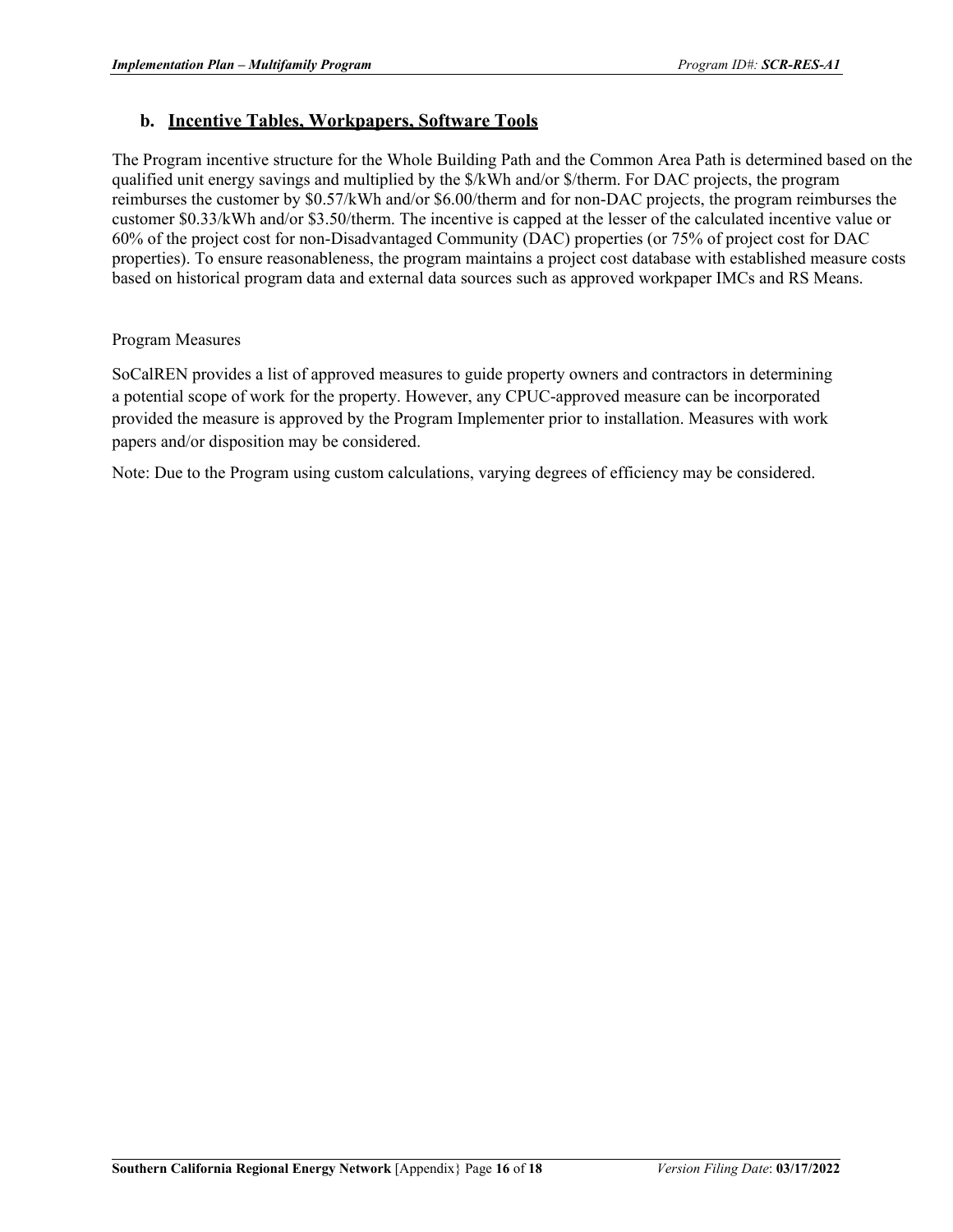| Category             | <b>Measure Type</b>                                             |  |  |
|----------------------|-----------------------------------------------------------------|--|--|
| <b>Insulation</b>    | Attic insulation                                                |  |  |
| <b>Insulation</b>    | Wall Insulation                                                 |  |  |
| <b>Insulation</b>    | <b>Floor Insulation</b>                                         |  |  |
| <b>Envelope</b>      | Windows                                                         |  |  |
| <b>HVAC</b>          | Duct Sealing                                                    |  |  |
| <b>HVAC</b>          | Duct Insulation                                                 |  |  |
| <b>HVAC</b>          | Efficient Fan Controller for AC and Furnaces                    |  |  |
| <b>HVAC</b>          | <b>Smart Thermostat</b>                                         |  |  |
| <b>HVAC</b>          | <b>Brushless Fan Motor</b>                                      |  |  |
| <b>HVAC</b>          | Fan Delay Controller                                            |  |  |
| <b>HVAC</b>          | Package Terminal Air Conditioner and Heat Pump                  |  |  |
| <b>HVAC</b>          | Room (or through the wall) Air Conditioner                      |  |  |
| <b>HVAC</b>          | Variable Refrigerant Flow Ductless Heat Pump                    |  |  |
| <b>HVAC</b>          | Water Source Heat Pump                                          |  |  |
| <b>HVAC</b>          | Room (or through the wall) Heat Pump                            |  |  |
| <b>HVAC</b>          | High Efficiency Furnace                                         |  |  |
| <b>HVAC</b>          | <b>Gravity Wall Furnace</b>                                     |  |  |
| <b>HVAC</b>          | Split/Package Air Conditioner and Heat Pump                     |  |  |
| <b>HVAC</b>          | Radiant/Hydronic Heating                                        |  |  |
| <b>Water Heating</b> | ENERGY STAR® Electric Storage Water Heater                      |  |  |
| <b>Water Heating</b> | High Efficiency Domestic Hot Water (DHW) Boilers                |  |  |
| <b>Water Heating</b> | High-Efficiency Natural Gas Storage Water Heater                |  |  |
| <b>Water Heating</b> | Water Heater Insulation (Wrap/Jacket)                           |  |  |
| <b>Water Heating</b> | High-Efficiency Natural Gas Instantaneous Water heater          |  |  |
| <b>Water Heating</b> | Variable Speed Circulation Pump for DHW High-Efficiency boilers |  |  |
| <b>Water Heating</b> | <b>Central Boiler Recirculation Control</b>                     |  |  |
| Pools                | Efficient Pool/Spa Boiler                                       |  |  |
| <b>Pools</b>         | Variable Speed Pool Pump                                        |  |  |
| <b>Solar</b>         | Solar Thermal                                                   |  |  |
| <b>Space Heating</b> | Central System Boiler for Space Heating                         |  |  |
| <b>Appliance</b>     | High-Efficiency Refrigerators                                   |  |  |
| <b>Appliance</b>     | High-Efficiency Washing Machines                                |  |  |
| <b>Appliance</b>     | High-Efficiency Clothes Dryers                                  |  |  |
| <b>Appliance</b>     | High-Efficiency Dishwashers                                     |  |  |
| <b>Cool Roof</b>     | Residential Cool Roof                                           |  |  |
| <b>Lighting</b>      | <b>Interior Lighting</b>                                        |  |  |
| <b>Lighting</b>      | <b>Exterior Lighting</b>                                        |  |  |

SoCalREN Multifamily Measure List